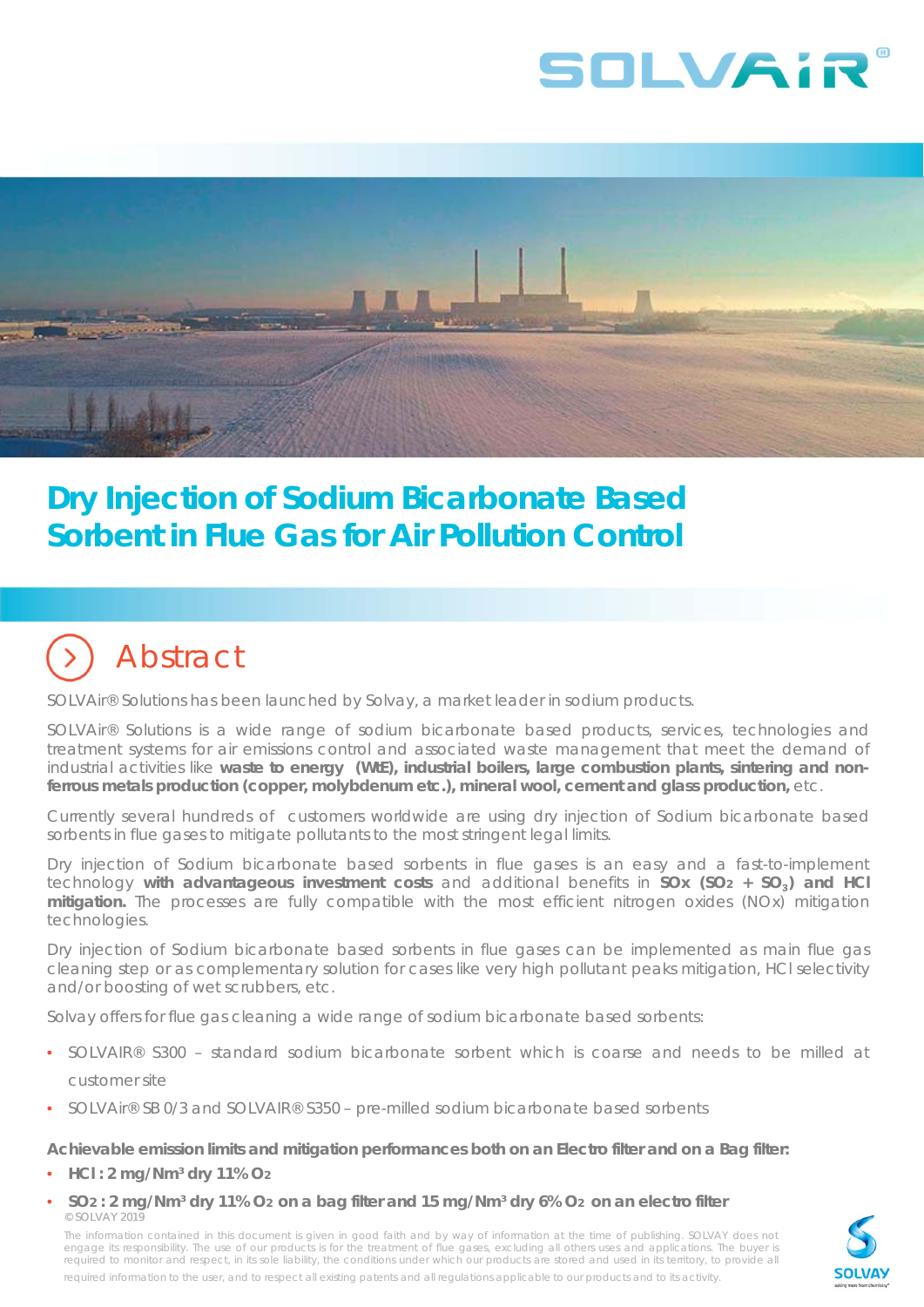# Technical description

## Working principle & chemical reactions

Sodium Bicarbonate (NaHCO<sub>3</sub>) is well known for its buffering properties in chemistry. When exposed to the high temperatures of the flue gas, sodium bicarbonate (NaHCO3) converts into a highly reactive sodium carbonate with a high specific surface (>10 m<sup>2</sup>/g) through the following reaction:



*\* Temperature always above due point*

This highly reactive sodium carbonate has a high affinity with different acid gases present in the flue gas duct and neutralizes them to form sodium salts, giving as net reactions:



© SOLVAY 2019

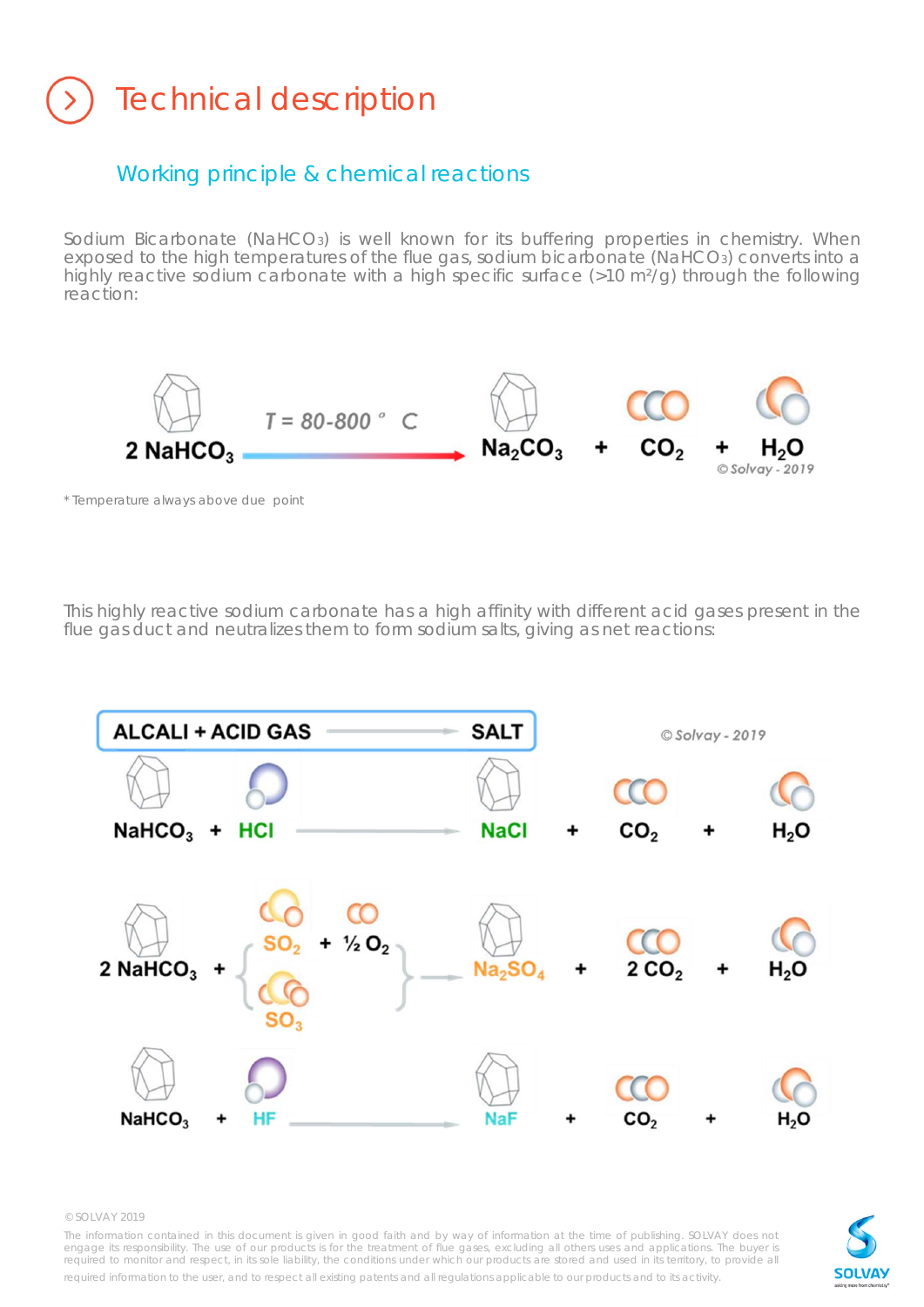

## 1 - Storage, Dosing and Injection of sodium bicarbonate based sorbent in the flue gas

- Pre-milled sodium bicarbonate based sorbent is extracted from the silo with further direct injection into the flue gas duct where react with pollutants. (Optional: Coarse sodium bicarbonate based sorbent is extracted from the silo, milled finely and injected into the flue gas duct where react with pollutants. )
- Adsorbent injection for the complementary removal of heavy metals and other micro pollutants
- Lances can be used in order to improve the solid-gas mix, especially for plants with large ducts (cross section surface > 2m²)

### 2 - Reaction & Filtration, residuals storage

- Temperature has to be high enough to guarantee the thermal activation of the sorbent
- $\bullet$  The required contact time is very short ( $\overline{2}$  sec), ducts are often long enough to guarantee that Use of an Electro static filter or a Bag filter
- The acids mitigation starts in the duct and continues inside the filter

## 3 - Stack

- Gaseous emissions are monitored at stack with the appropriate analytical systems
- The sorbent flow is controlled thanks to a feedback PID process control system on SO<sub>2</sub> / HCl measured at the stack to comply with the enforced emissions limits

The dry injection of sodium bicarbonate based sorbent has no effect on flue gas temperature (air intake is generally < 1% of the total gas flow).

© SOLVAY 2019

The information contained in this document is given in good faith and by way of information at the time of publishing. SOLVAY does not engage its responsibility. The use of our products is for the treatment of flue gases, excluding all others uses and applications. The buyer is required to monitor and respect, in its sole liability, the conditions under which our products are stored and used in its territory, to provide all

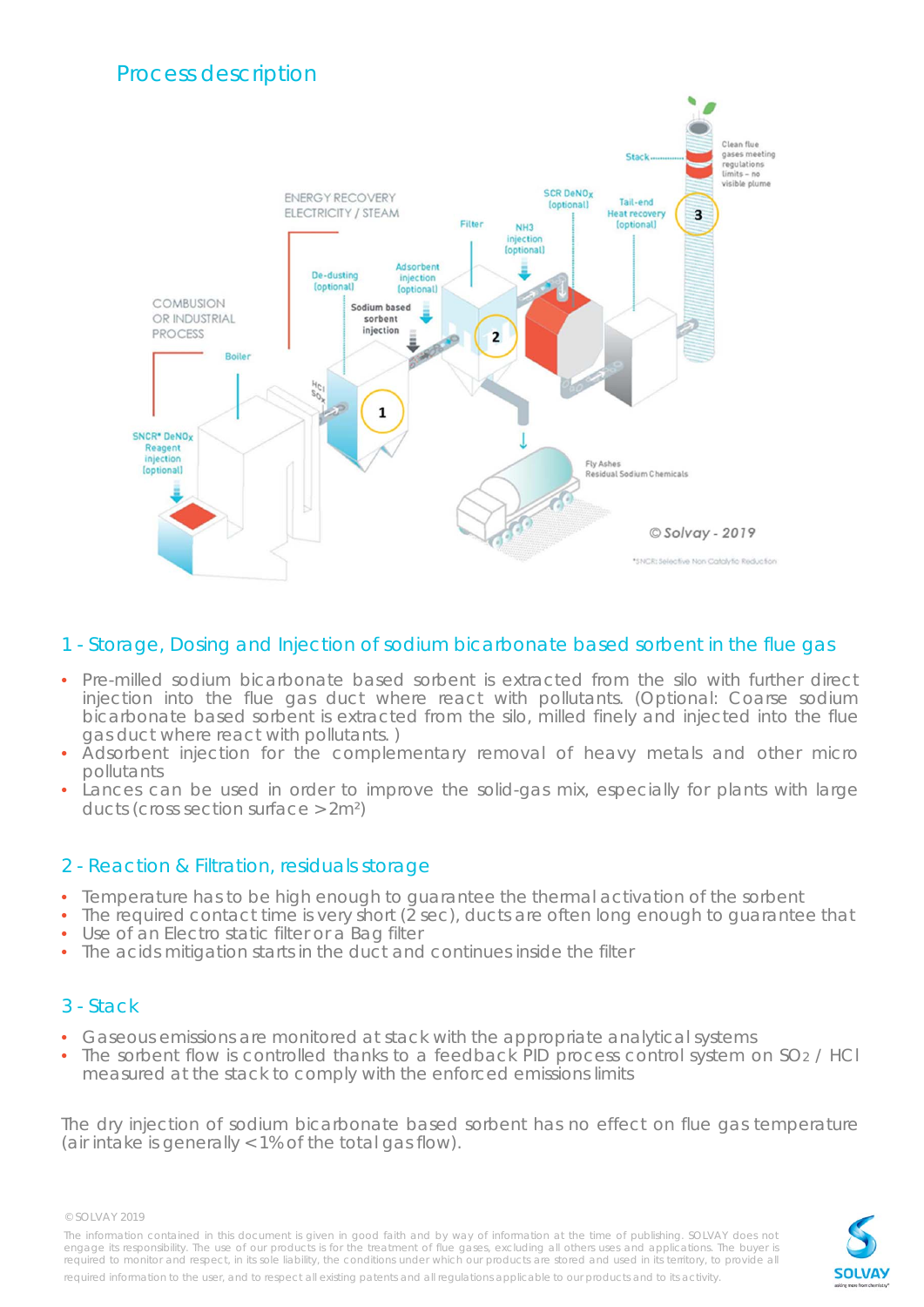## Environmental performance and operational data examples

Dry sodium based sorbent injection has proved to be efficient at several hundreds of users in the world for more than 30 years.



## Waste to energy

More than 300 incineration plants fuelled by municipal solid waste (MSW), Hazardous waste, RDF, Sewage sludge operate with sodium bicarbonate based sorbents. In general, HCI inlet varies from 800mg/Nm<sup>3</sup> to 3000mg/Nm<sup>3</sup> for raw gases to less than 5mg/Nm<sup>3</sup> dry 11% O2 at stack after dry bicarbonate injection in front of bag filters. HCl values at detection level can be reached (1- 2 mg/Nm<sup>3</sup>), by increasing the sorbent injection. Depending on the design and level of optimisation, plants operate with the stoichiometric ratio down to ~1.

## Operational data exemples

### 1 - Municipal solid waste (MSW) incineration:

| <b>Location</b> | <b>Incineration</b><br>capacity,<br>t/year | HCl / SO <sub>2</sub><br>upstream,<br>$mg/Nm^3 @ 11\%O_2$ | HCl / SO <sub>2</sub><br>downstream,<br>mg/Nm <sup>3</sup> @ $11\%O_2$ | NAHCO <sub>3</sub><br>consumption,<br>t/year | In operation<br>since, year |
|-----------------|--------------------------------------------|-----------------------------------------------------------|------------------------------------------------------------------------|----------------------------------------------|-----------------------------|
| <b>Belgium</b>  | 63 000                                     | 1400-5000 / 300                                           | 10/50                                                                  | 1300                                         | 2004                        |
| Switzerland     | 33 681                                     | 500-2000 / 150-500                                        | 10/50                                                                  | 350                                          | 2015                        |

## 2 - Sludge incineration at waste water treatment plants :

| Location | SO <sub>2</sub> upstream,<br>mg/Nm <sup>3</sup> @ 11%O <sub>2</sub> | SO <sub>2</sub> downstream,<br>mg/Nm <sup>3</sup> @ 11%O <sub>2</sub> | Sludge dry matter<br>content, % | NaHCO <sub>3</sub><br>consumption,<br>kg/t sludge | In operation<br>since, year |
|----------|---------------------------------------------------------------------|-----------------------------------------------------------------------|---------------------------------|---------------------------------------------------|-----------------------------|
| France   | $3000 - 5000$ with<br>peaks up to 9000                              | < 50                                                                  | 27                              | 18 (wet sludge)                                   | 2003                        |
| Poland   | 2800 (average)                                                      | < 50                                                                  | 20                              | 14-16 (wet<br>sludge)                             | 2017                        |
| France   | 800 with peaks up<br>to 1300                                        | 40                                                                    | 100                             | 40-50 (dry<br>sludge)                             | 2007                        |

## Operation performances based on the residue analysis in Energy from waste sector:

In order to evaluate the performances of sodium bicarbonate based flue gas cleanings, the stoichiometric factor (ratio) is considered. As the reaction is not complete, a light portion of sodium bicarbonate (in most cases 0 - 15 percent for waste to energy applications) will be activated but not neutralize acids and will be found back in residues mainly as sodium carbonate. It is calculated by dividing the injected sodium bicarbonate flow rate by sodium bicarbonate flow rate required in stoichiometric proportions to reach the performances of neutralization observed. This factor is generally given based on residue composition analysis. Operation performances based on the residue analysis are given in next table.

#### © SOLVAY 2019

The information contained in this document is given in good faith and by way of information at the time of publishing. SOLVAY does not<br>engage its responsibility. The use of our products is for the treatment of flue gases, required information to the user, and to respect all existing patents and all regulations applicable to our products and to its activity.

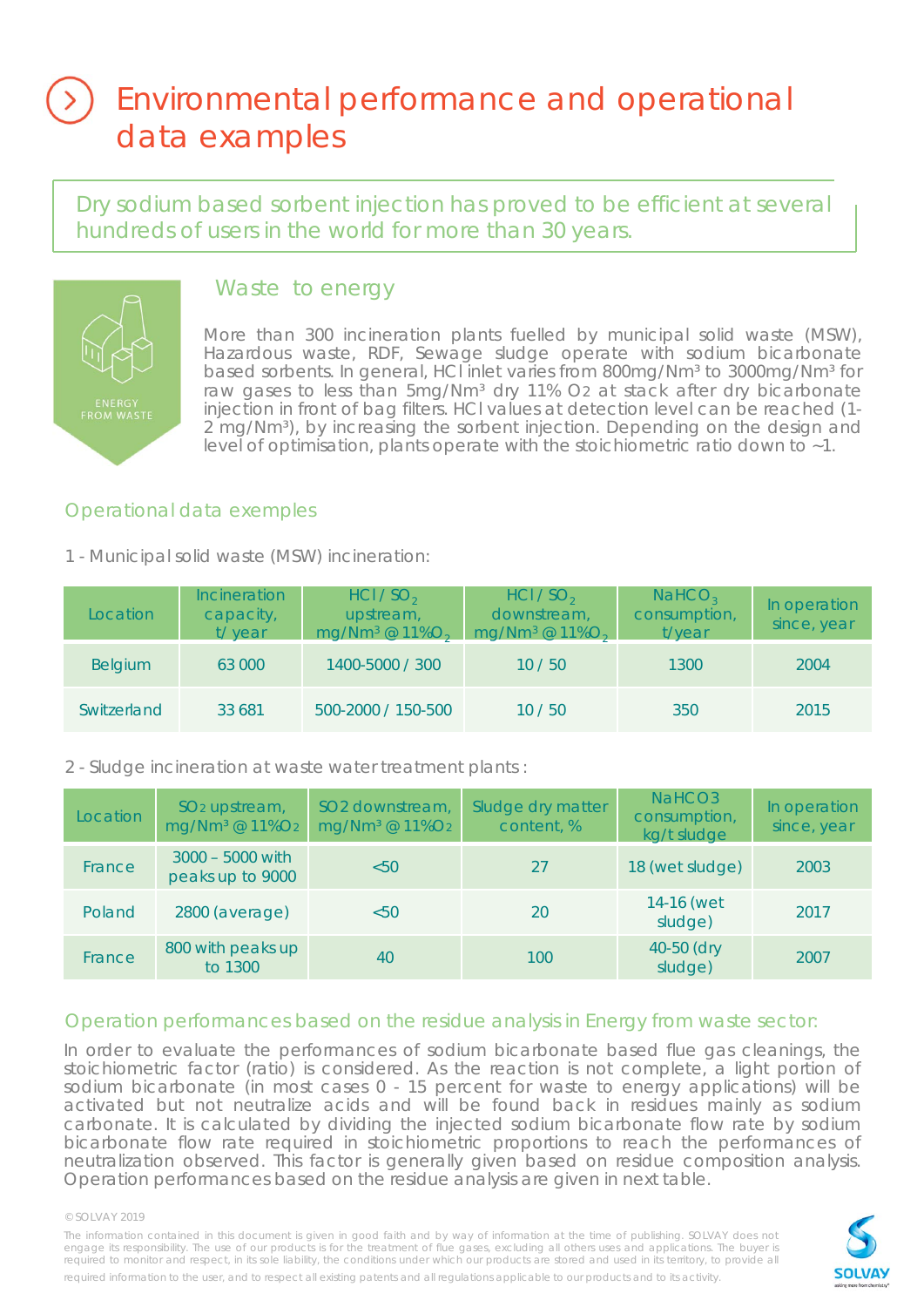| Plant              | Plant                     |                                |                                | Untreated gases<br>Instant Min.-Max. |                  | Clean gases<br>Yearly avg. |                 | <b>SRa</b><br>based  |
|--------------------|---------------------------|--------------------------------|--------------------------------|--------------------------------------|------------------|----------------------------|-----------------|----------------------|
| <b>location</b>    | capacity,<br>t waste/year | Waste type                     | <b>Filtration type</b>         | <b>HCI</b>                           | SO <sub>2</sub>  | <b>HCI</b>                 | SO <sub>2</sub> | <b>on</b><br>residue |
|                    |                           |                                |                                | mq/Nm <sup>3</sup>                   |                  | mg/Nm <sup>3</sup> dry     |                 | analysis             |
| Austria            | 146,00                    | Household<br>construction      | <b>Bag filter</b>              | 500-2,000                            | 150-500          | 5                          | 5               | 1.17                 |
| Belgium            | 65,000                    | Household                      | <b>Bag filter</b>              | 600-5,000                            | 300-500          | 6                          | $\overline{7}$  | 1.19                 |
| France             | 460,000                   | Household                      | <b>Bag filter</b>              | 500-1,000                            | 80-300           | 5                          | 5               | 1.15                 |
| Germany            | 552,000                   | RDF.<br>Household              | <b>Bag filter</b><br>+ Recirc. | 1,500-3,000                          | $500 -$<br>1.000 | 9                          | 10              | 1.10                 |
| Italy              | 480,000                   | Household                      | $ESP + Bag filter$             | 400-1.000                            | 50-300           | $\overline{2}$             | <1              | 1.40                 |
| Luxemburg          | 174,000                   | Household                      | <b>Bag filter</b>              | 500-1,000                            | 80-300           | 3                          | $\leq$ 1        | 1.13                 |
| <b>Netherlands</b> | 384,000                   | Household<br><b>Industrial</b> | <b>Bag filter</b>              | 600-5,000                            | 150-500          | $\overline{3}$             | <1              | 1.06                 |
| Spain              | 360,000                   | Household                      | <b>Bag filter</b>              | 300-600                              | 50-150           | $\overline{4}$             | 8               | 1.04                 |
| Switzerland        | 35,000                    | Household                      | ESP+Bag filter<br>+ Recirc.    | 500-2.000                            | 150-500          | $\overline{2}$             | 13              | 1.00                 |

### Process performances observed on bag filter

"green zone" represents the potential optimization of sorbent performances depending on the configuration of the flue gas treatment system installed at user site



HCI removal efficiency with sodium bicarbonate based sorbent on bag filter



<sup>©</sup> SOLVAY 2019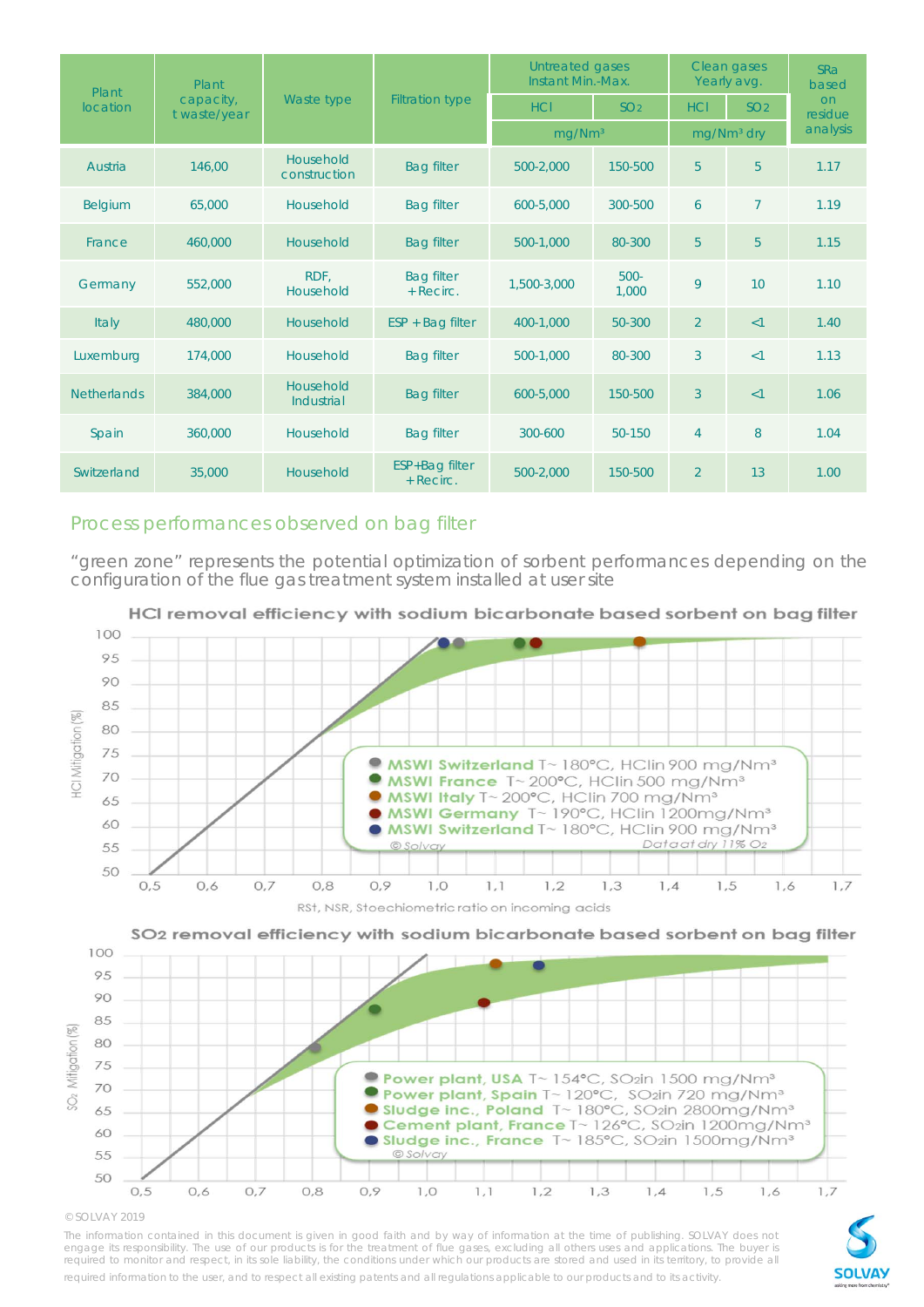

INDUSTRIAL

## Industrial application

In the last years more and more customers of **various industry implement dry sodium bicarbonate based flue gas cleaning** to meet **IED (Industrial Emission Directive)** in EU and more **stringent regulations** in other countries

**Stone wool** producers mitigate the pollutions from the cupola furnace with sodium bicarbonate based sorbents. In general for the sector, the SOx emission decrease from 4000 mg/Nm<sup>3</sup> to 1000mg/Nm<sup>3</sup> dry 8% O<sub>2</sub>, using bag or ceramic filters.

**Since early 2000, 11 cement users world wide** are using dry sodium bicarbonate base flue gas cleaning in order to eliminate pollutant from main flow. In general for the sector, the SOx emission decrease from 800 (peaks 1200 mg/Nm<sup>3</sup>) to less the 50mg/Nm<sup>3</sup> dry 10% O2, using bag filters.

Starting from mid - 2017 a **cement plant** operates with pre-milled sodium bicarbonate based sorbent to reduce the emission of HCI and SO<sub>2</sub> from the alkali by-pass. In order to be able to use waste as raw materials and as fuel during cement production, the alkali by-pass was installed at customer site to extract part of highly contaminated by HCl raw gases coming from the kiln. That allowed customer to maintain the homogeneous burning process without increasing the oxygen content. By using sodium bicarbonate based dry flue gas cleaning, HCl estimated emissions decreased from  $\sim$ 2900 mg/Nm<sup>3</sup> to less than 10 mg/Nm<sup>3</sup> dry 11% O2, and SOx from  $\sim$ 125 mg/Nm<sup>3</sup> to less than 20 mg/Nm<sup>3</sup> dry 15% O2 (in half hour average) on bag filter.

Starting form 2006, several **sintering productions** operate with sodium bicarbonate based sorbent. At sintering plant in Austria the emission has decreased from 700 mg/Nm<sup>3</sup> dry 15%  $O_2$  to less than 300 mg/Nm<sup>3</sup> dry 15%  $O<sub>2</sub>$  thanks to dry sodium bicarbonate based sorbent injection before a bag filter. Due to flexibility of the dry sorbent process the stricter emissions limits can be achieved by increasing the flow rate of the sorbent.

Glass

Since 2002, **19 glass users in Europe** implemented sodium bicarbonate based dry flue gas cleaning. Technology has proved its efficiency both in **float and container glass** production.

### General operation conditions:

- 1. SOx inlet using natural gas as fuel:
	- float gals: 700 to 1000 mg/Nm<sup>3</sup> 8%  $O<sub>2</sub>$
	- container glass: 1000 to  $2000 \text{ mg/Nm}^3 8\%$  O<sub>2</sub>
- 2.  $SO_3$  inlet: between 7% and 20% of total SOx (expressed as  $SO_2$ )
- 3. Operation temperature at the entrance of the ESP: 250ºC 400ºC, depending on the type / quality of the glass

**Flue gas cleaning with sodium bicarbonate based sorbent has been implemented in order to comply with new emission limits and has demonstrated the following results:**

- High reactivity towards SO<sub>2</sub> and SO<sub>3</sub> in combination with an ESP: up to 99% SO<sub>3</sub> and up to 98% SO2 removal
- Stable operation of low temperature deNOx SCR (less then 350°C)
- **100% residue recirculation as raw materials: sodium sulphate + soda ash**

© SOLVAY 2019

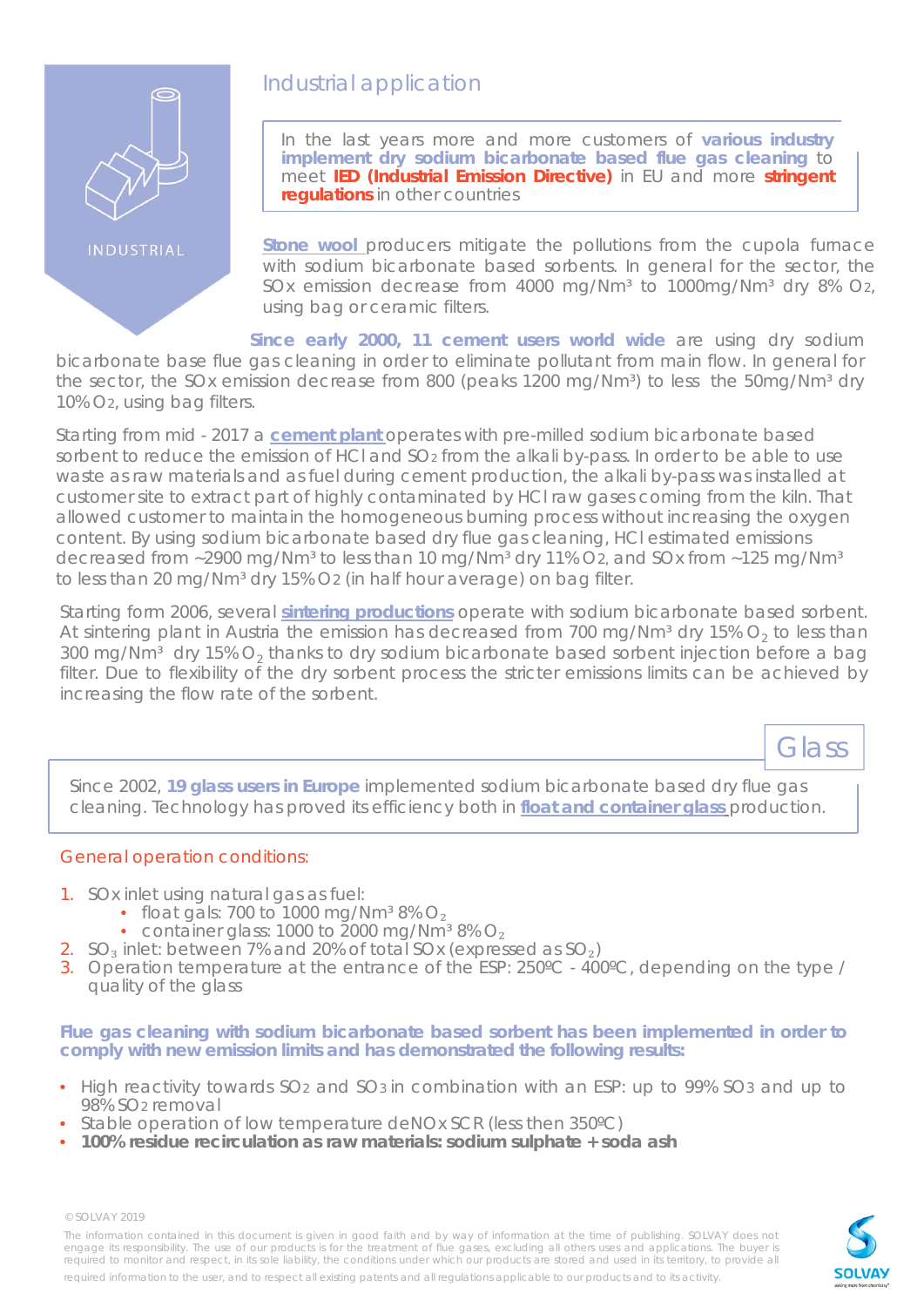

## Energy production

In **USA and further in Europe** start using sodium bicarbonate based dry flue gas cleaning technology for coal fired power plants with **various installed capacity from 50 MWth to 1300 MWe** to comply the legal limits.

|            |            | $SO2 @ 6\%O2$ |            |            | <b>FGT</b> in |           |  |
|------------|------------|---------------|------------|------------|---------------|-----------|--|
| Country    | Capacity   | Upstream      | Downstream | Equipment  | <b>RS</b>     | operation |  |
| Spain      | 226 MWth   | 800-600       | 190        | BF         | 0,8           | 2018      |  |
| <b>USA</b> | 2x660 MWe  | 1100          | 130        | <b>ESP</b> | 1.15          | 2014      |  |
| <b>USA</b> | 2x1300 MWe | 650           | 140        | <b>ESP</b> | 1.4           | 2014      |  |

*MWth - thermal generation capacity of power plant; MWe - electrical generation capacity of power plant*

Starting from 2016, **a mixed biomass and coal fired plant**, in France, uses sodium bicarbonate based pre-milled sorbent. It's showing very good SO<sub>x</sub> removal efficiency on a bag filter with a stoichiometric factor of one, starting from an upstream  $SO<sub>2</sub>$  level of 900 mg/Nm<sup>3</sup> dry 6%  $O<sub>2</sub>$  and arriving below 200 mg/Nm<sup>3</sup> dry 6%  $O<sub>2</sub>$  at stack.

**A power plant** in Chile started operation in summer 2017 with pre-milled sodium bicarbonate based sorbent injected before a bag filter. Following new regulation, the SO<sub>y</sub> emission limits decreased from 850 mg/Nm<sup>3</sup> dry 6%  $O_2$  to 250 mg/Nm<sup>3</sup> dry 6%  $O_2$ .

**A fuel-fired district heating boiler** operating in Paris, 180 MWth installed, uses sodium bicarbonate based sorbent with a bag filter to treat all the boilers (4 on fuel + 2 on gas ). Achieved emission at stack is 165 mg/Nm<sup>3</sup> dry 3%  $O<sub>2</sub>$  with removal efficiency 85% starting from an entry level of 1100mg/Nm<sup>3</sup> dry. The sorbent flow is about 135 kg/h to treat the whole plant. Residues production ratio is 0,7 - 0,8 relative to sorbent injection flow, containing mainly sodium sulfate (80%) and sodium carbonate and bicarbonate (16%). These residues may be recycled thanks to the Resogypse® process.

An electrical company in Czech Republic is operating three **coal-fired power plants** with dry injection of sodium bicarbonate based sorbent before filter (ESP or BF). Following new regulation, the plants have been removing between 20% and 60% of the total  $SO<sub>2</sub>$  tonnage emitted per year (ex.: starting from 800mg/Nm<sup>3</sup> dry 6%  $O_2$  to 320 mg/Nm<sup>3</sup> dry 6%  $O_2$ ). The quantity of salts is very small compared to the total quantity of fly ashes (7-15%). The residues (salts and fly ashes) produced go to landfills.

## Process performance observed on electro filter with temperature 250-400°C

"orange zone" represents the potential optimization of sorbent performances depending on the configuration of the flue gas treatment system installed at user site



## SO<sub>2</sub> removal efficiency with sodium bicarbonate based sorbent on electro filter

#### © SOLVAY 2019

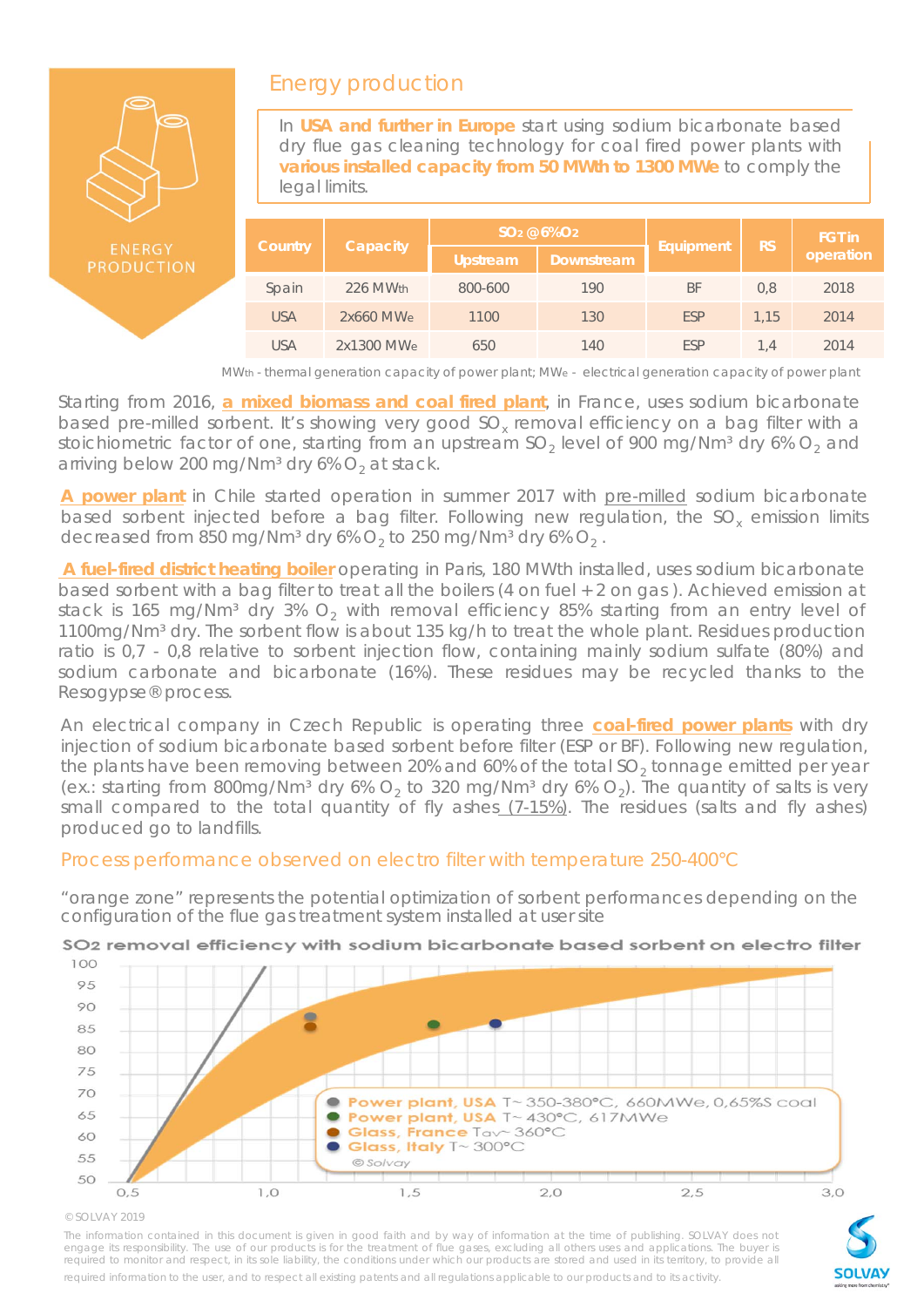**Economics** 

Economics for each potential user of sodium bicarbonate based flue gas cleaning should be assessed based on its specific operation data. Below you may find several examples for various industry. CAPEX and OPEX costs are applicable to Europe. Outside of this geographical area the local cost should be taken into account

## Total CAPEX

Coarse sodium bicarbonate based sorbent:

require grinder with approximate investment 30-300 kEuro/grinder (depending on size and geographical aria)

Pre-milled sodium bicarbonate based sorbent:

require handling and dosing equipment. Generally observed approach to use the silo that is already installed at customer site with further slight adaptation (if required) with CAPEX: from 0 to ~50kEuro/silo. In case the silo not available at customer site and should be newly build the cost will depend based on the geographical aria and could be estimated from 200kEuro to 300k/Euro per silo.

## Total OPEX

| Industrial sector | Plant capacity             | <b>Potential savings versus</b><br>competing technology,<br>kEuro/year |
|-------------------|----------------------------|------------------------------------------------------------------------|
| Energy from waste | 160kt municipal waste/year | ~250                                                                   |
| Glass             | 700 t/day of float glass   | $-114$                                                                 |

Conditions:

- Waste-to-energy: OPEX calculated based on used sorbent, residue production, water and heat used for plant that burn municipal waste. Limited changes in flue gas cleaning process were done. Further optimisation could lead to hire savings.
- Glass: OPEX calculated based on general glass recipe complying legal limit for standard size of flat glass oven according to BAT Reference Document for the Manufacture of Glass with 100% residue reuse.

| Industrial sector | Plant capacity                  | Sulphur content in coal | OPEX, Euro/MWth/0,1%S |
|-------------------|---------------------------------|-------------------------|-----------------------|
| Power generation  | 50 MW <sub>th</sub> to 1300 MWe | $< 1\%$                 | $0.15 - 0.2$          |

*1USD = 0,91 EURO*

Conditions:

- Quantity of used sodium bicarbonate based per-milled sorbent with indicative price in Europe/USA
- Quantity of fly ashes and residue produced with average treatment price in Europe/USA

© SOLVAY 2019

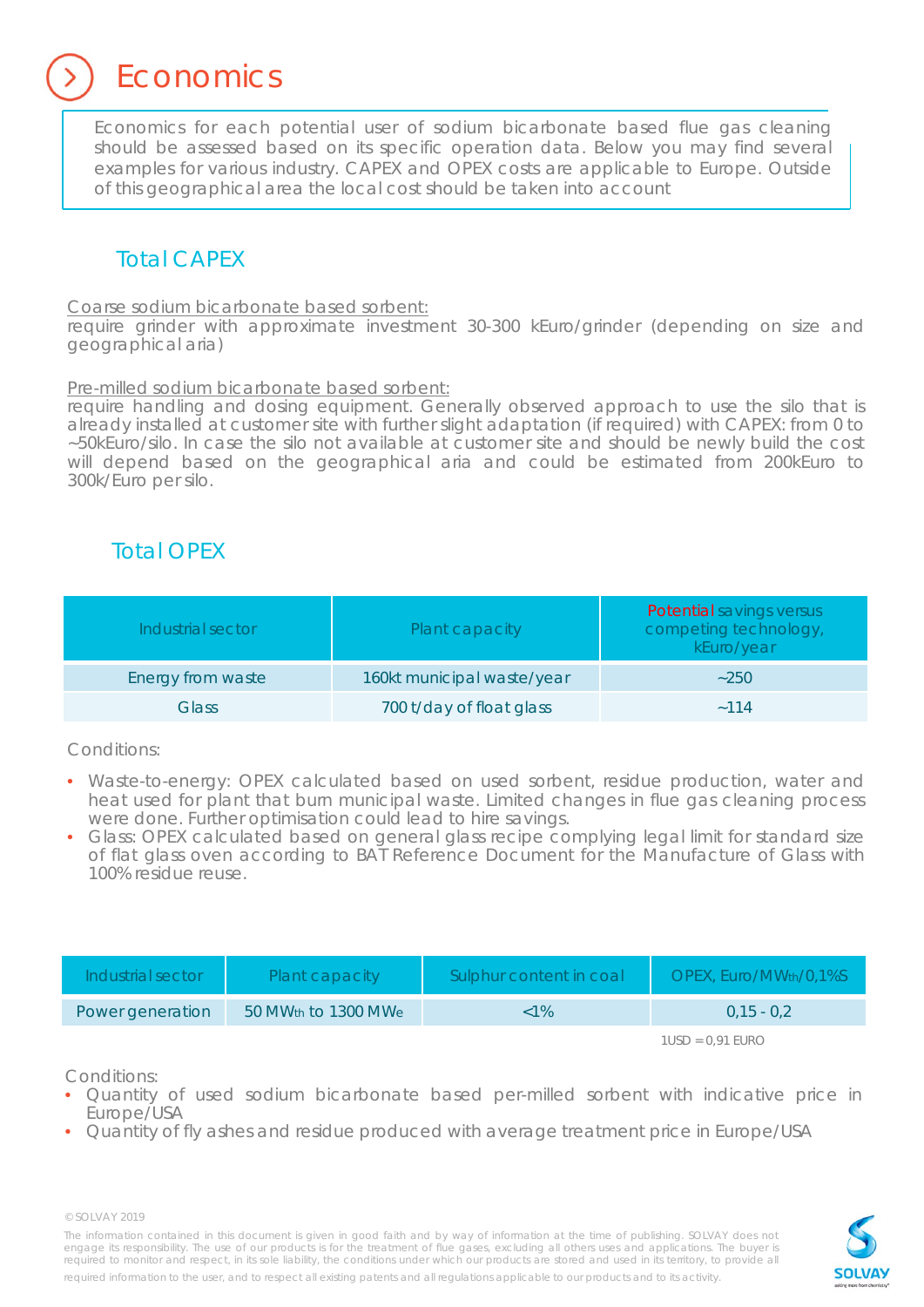## Advantages of the technique

- The overall system does not require special monitoring, except some periodic maintenance (monthly when grinders are used).
- High flexibility to meet stricter limits: it is only necessary to increase the quantity of the sodium bicarbonate based sorbent that is injected in the raw gases.
- Dry injection of sodium bicarbonate based sorbent doesn't influence the particulate matter emission at stack.
- Sodium bicarbonate based sorbent is a safe product, no specific items regarding product safety.
- High energy efficiency : no decreasing of gas temperatures, limited number of equipment, energy recovery with heat exchanger
- No moisture: less corrosion than wet FGT, less maintenance, increased reliability

## Technical considerations relevant to applicability

- All kinds of combustion processes: heavy oil, coal- fired (pulverized, grate) power stations, diesel engines, fluidized bed boilers, biomass, RDF, municipal solid waste (MSW) or industrial waste co-firing.
- Industrial processes: sintering and non-ferrous metals (copper, molybdenum etc.), mineral wool, cement and glass, etc.
- Filtration systems: Bag Filters (BF) and Electro Static Precipitators (ESP); Single filtration and Double Filtration; Main acids mitigation step and or pre-mitigation.

# Driving forces for implementation

- more and more stringent regulation
- Flexibility to adapt to stringent limits
- no water need
- no need to release waste water to the environment
- lack of space to set up flue gas treatment
- urban encroachment asking for discreet plants: no plume at stack, limited footprint



© SOLVAY 2019